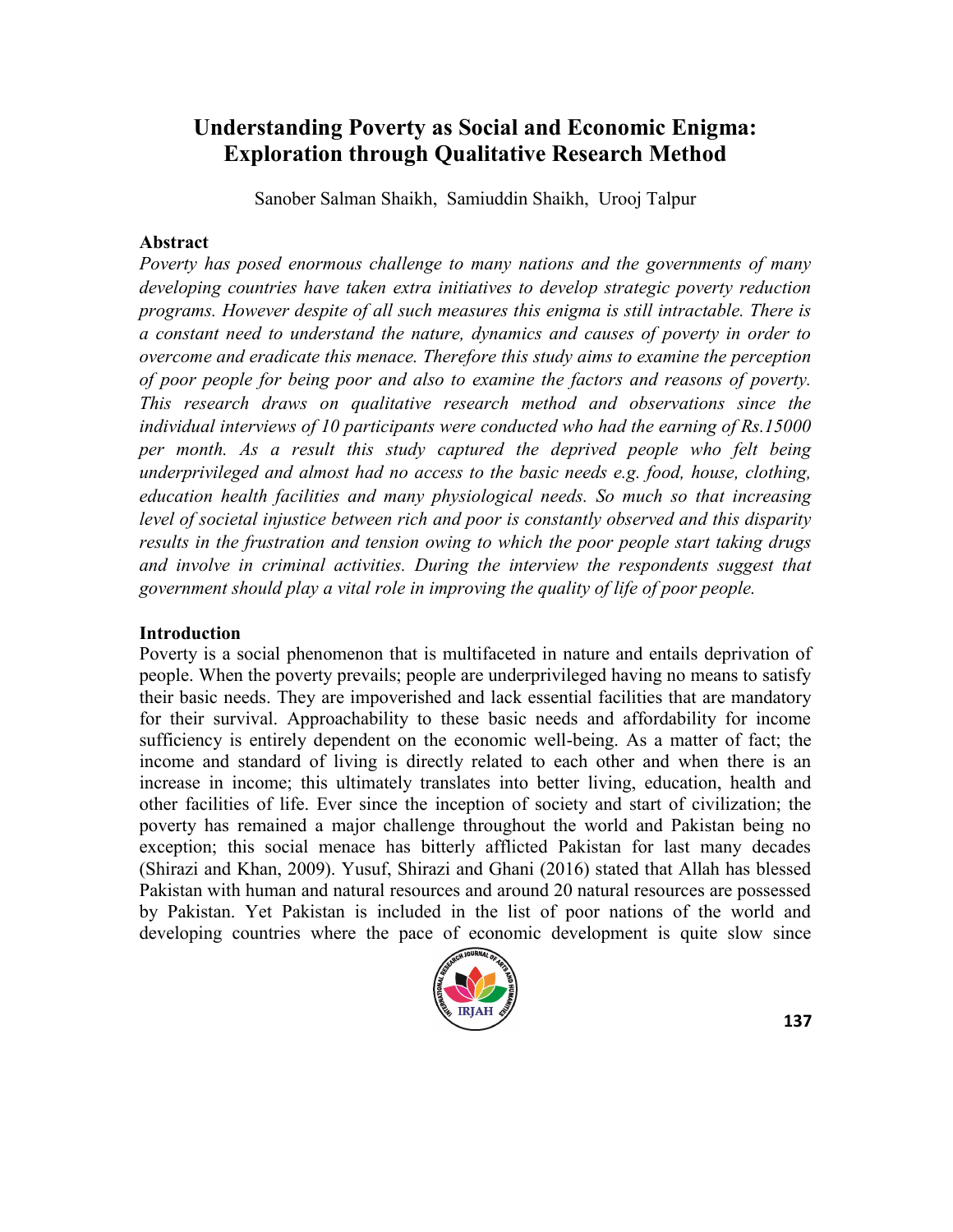improvement in living standards come from economic development. When the primary needs of individuals are not fulfilled it clearly depicts the slow pace of economic development of underdeveloped countries as they fall prey to poor utilization and inadequate production of resources (Braheem, 2004). Bashir, Iqbal and Nasim (2015) stated that at present globalization is at its peak. And every state and government is striving hard to provide all the necessary stuff to improve their standard of living for the wellbeing of their public. The socio- economic and geo- political conditions of Pakistan are the main causes that have marred the overall entrepreneurial activities and led to low employment opportunities as well lower income. The poverty is very common subject of interest, composite program and strategies may helpful in reducing the poverty and improving the education system, housing, health and enhances international standards of well-being. Therefore, the government shows concern, takes efforts for poverty reduction and ultimately develops poverty programs and incorporated them in socio-economic model.

For economic development and poverty mitigation many countries with the support of their donors and development partners have designed poverty reduction strategies and programs (KIPPRA,2005).Further; there are number of poverty alleviation programs such as micro-credit, micro-finance and various awareness program that have been initiated by the government of Pakistan to enlighten the people regarding poverty reduction (Yusuf, Shirazi and Khan, 2016; Awan et al., 2011; Ghalib, Malki, Imai, 2011). Ghalib, Malki and Imai (2011) appraised that despite of spending huge money and efforts consumed in poverty alleviation programs the social and economic poverty is still prevalent and continues to be the main problem of Pakistan. Several studies (Yusuf, Shirazi and Ghani, 2016; Ali, Rashid and Khan, 2014; Ali, 2013; Asghar, Hussain and Rehman, 2012; Cheema and Sial 2012; Awan et al., 2011; Chani et al., 2011; Ghalib, Malki and Imai, 2011; Noreen et al., 2011; Chaudhary and Rahman, 2009; Shirazi and Khan, 2009) conducted in Pakistan have discussed the several dimensions of poverty and strategic programs from the economic and social perspective. These studies are valuable and insightful offering valuable information about the paradox of poverty such as its nature, components, and classification.

Yet; given the different classification and dimensions of poverty, these studies are unable to capture the clear dynamics of poverty (Haq, 2004). It was also observed that all the previous studies were conducted with quantitative research method and there seems to be a lack of qualitative research studies conducted in Pakistan. KIPPRA (2005) adopted quantitative and qualitative approaches to conduct research on poverty. KIPPRA (2005) observed that most of the researchers adopt quantitative research method, but there is a shortcoming in quantitative approach that it does not provide in-depth understanding of the phenomena, therefore researchers should use different methodologies to cover the different dimensions of poverty. According to Mutakha (2006) qualitative research method helps researcher to obtain deep understanding, live experience and subjective aspect of the individual behavior. Thus, the lack of evidence obtained from qualitative research methods underlines an urgent need to apply qualitative research as to understand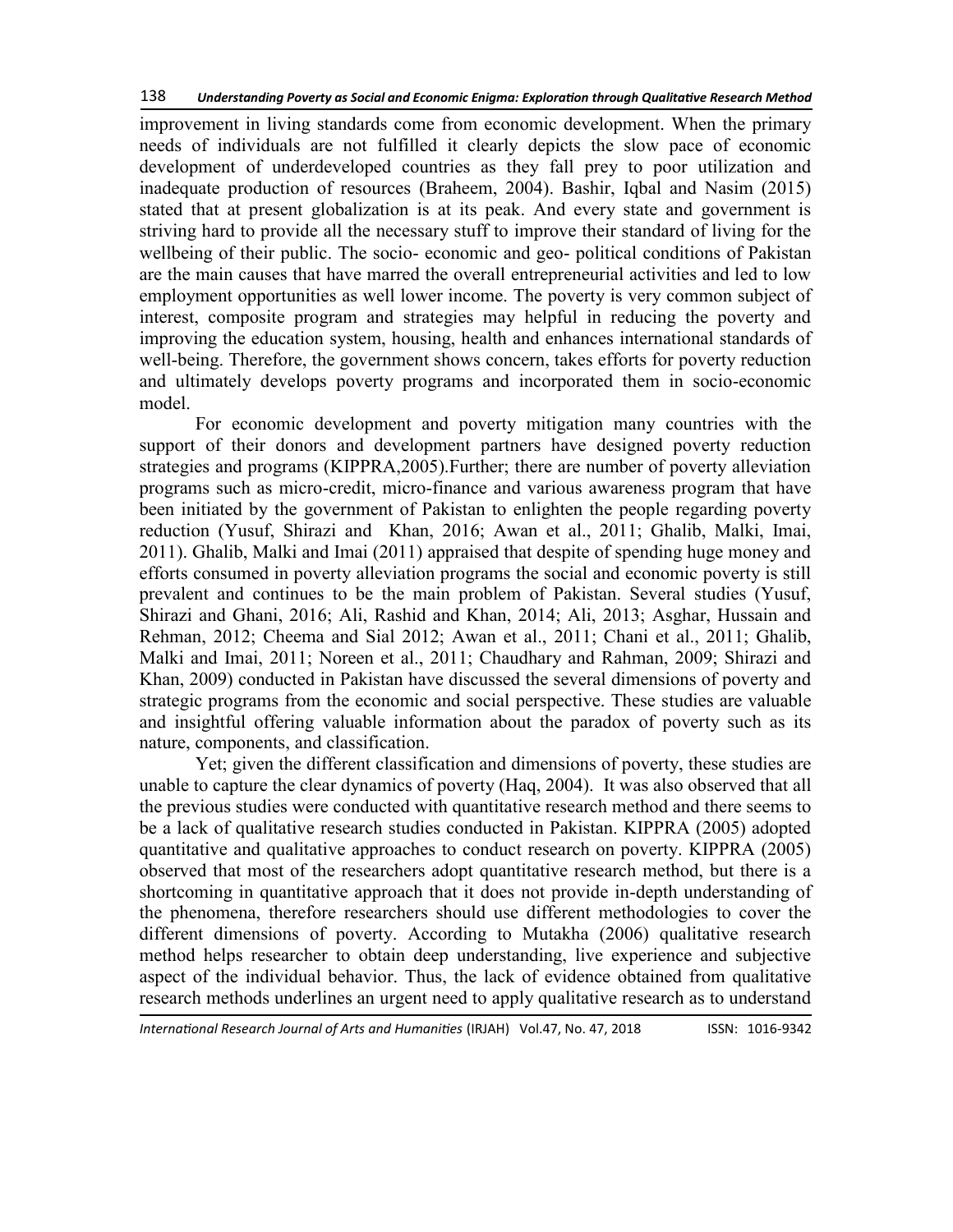the nature and dimensions of poverty and perception of poor people for being poor. Therefore, the major objective of this study is to understand poverty in context of Pakistan and develop a holistic picture of the poverty from the perspective of the poor people. To achieve the planned objective, this study developed the following research questions.

- How does poor people perceive and describe their experience of poverty?
- Based on participant's live experience what constitutes poverty in Pakistani context?
- What are the factors that contribute to poverty?
- What is perceived impact of poverty on poor people?

# **Literature Review**

**Poverty:** The literature offers manifold definitions on poverty. The poverty can be measured with multiple expressions, indicators and indices; poverty is caused by different reasons (World Bank, 2000). The term poverty is multipart and complicated human phenomena directly related with low living standards (World Bank, 2000). Teerakul et al. (2012) and Okoh (1996) mentioned that poverty can be examined through two aspects: economic and cultural. The economic aspect of poverty focuses on individual' income which requires to bear expenditures for healthy and happy life (Booth, 1989).The cultural aspect of poverty covers individual's internal and behavioral arrays (Yusuf, Shirazi and Ghanhi, 2016).Poverty means deprivation which includes food consumption, health issue, education of children, rights, security, dignity and respectful job (OECD, 2001, cited in KIPPRA, 2005). African Women's Development and Communication Network (FEMNET, 2003) submitted that poverty has multiple dimensions: such low income, low expenditures, low education, unhealthy life, poor nutrition and health, low buying power in assets. KIPPRA (2005) assumed that economists measure the poverty with income, they believe income is directly associated with good living standards, people who earn high income considered that they enjoy quality of life. A poverty line has also been set to find the difference between poor and non-poor, cut-off point for income (one dollar a day) was set, an individual who comes below the established criteria is considered poor. Besides; poverty line is defined to be a *numerical* benchmark derived from the calculations obtained through statistical methods, it is *subjectively* chosen; for instance, the value judgments are used to infer that a standard of living based on *less than one*  dollar a day is socially unacceptable. The same results can be extended to choose other poverty lines, such as *two* dollars a day, or a *median* income (KIPPRA, 2005).KIPPRA (2005) provided the meticulous definition poverty and classified it in three dimensions: absolute poverty, relative poverty and subjective poverty. The explanation of each dimension is as follows:

 **Absolute Poverty:** The absolute poverty denotes subsistence poverty; built on requirement of subsistence includes judgment of basic needs and measured with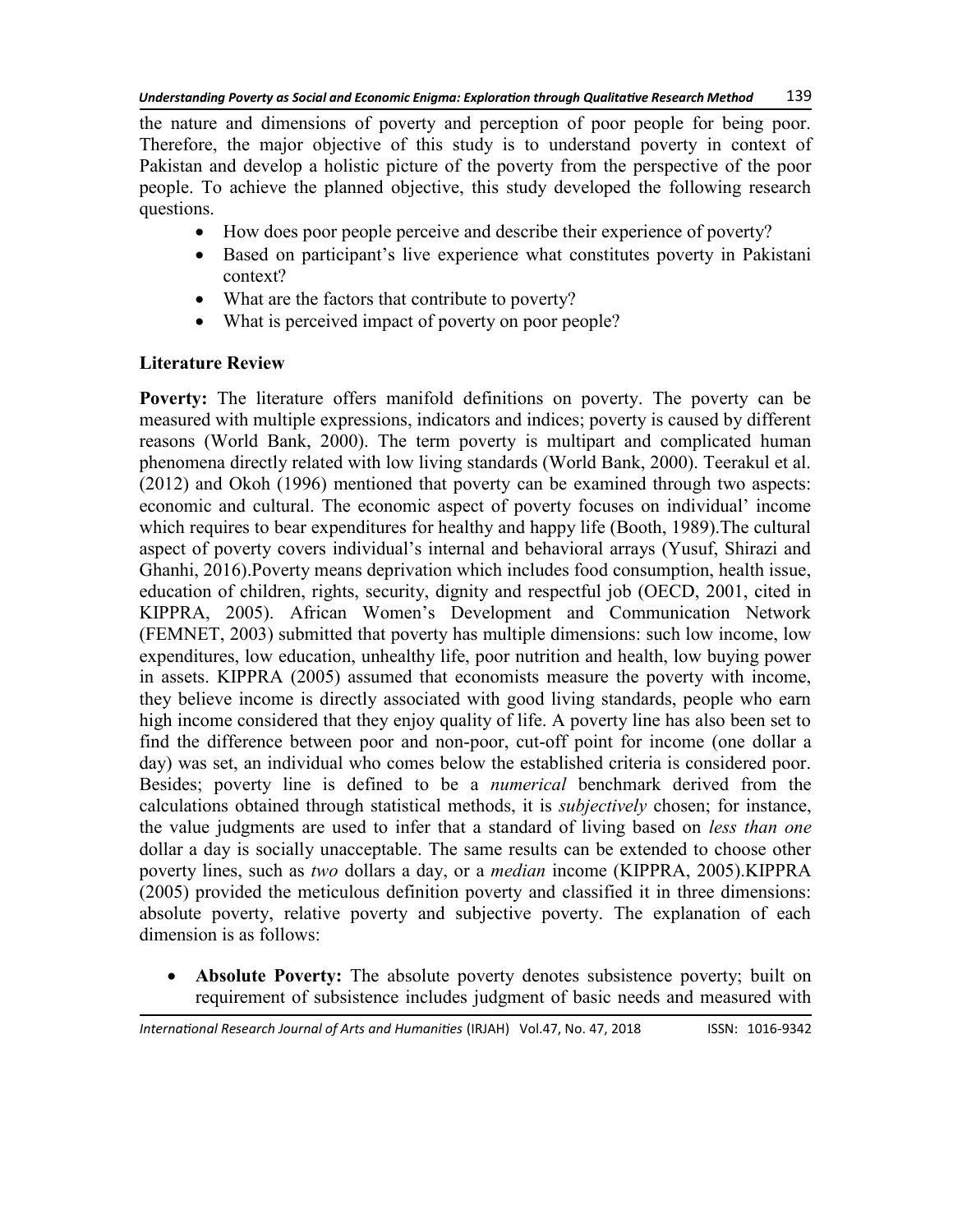#### 140 *Understanding Poverty as Social and Economic Enigma: Exploration through Qualitative Research Method*

resources (food, quality and quantity of food, housing or shelter, clothing) which are required to sustain physical and health efficiency and happy and healthy life. The absolute poverty is measured with certain indicators comprising of "level of living index" which covers basic needs such as nutrition, shelter, health. Some other higher order basic needs are education, security, recreation, and leisure which are beyond physical survival and encompass basic social and cultural needs.

- **Relative Poverty:** The relative dimension of poverty defines as the use of relative standards in time and place. It shows progression over the absolute standards. In particular, relative poverty is judged by member of specific societies who set the level of acceptable living standards and life styles. The relative poverty borrows the concept of elasticity that has rapidly changed. People are supposed to be relatively poor when they face problem in obtaining the resources such as running water, advance home appliances, new medical facilities, higher education intuitions holidays enjoyment, vehicles for personal use but for certain group of population these facilities are considered to be the luxuries of life.
- **Subjective Poverty:** To some extent subjective poverty is related to relative poverty. Subjective poverty is perceptual based in which individuals feel or do not feel themselves as poor. The subjective poverty entails that due to set standards of society the individuals are defined to be poor since they possess low self-esteem so they assume themselves as poor. An individual who have enjoyed respectable life before, but currently he/she is facing some financial problems so might feel himself/herself as subjectively poor. Though he or she may not be perceived or seen to be poor by other members of society because any society is seen as relatively poor by the standards but they may not see themselves as poor. On the whole; the societies may hold different standards for assessment of living standards.

In conclusion it is said that poverty is both social and economic phenomena that expresses deprivation of wellbeing of people and inadequacy of resources which are essential for the survival and to satisfy the basic needs of people having low standards of living.

**Understanding Poverty in Context of Pakistan:** According to World Bank (2007) poverty seems multidimensional within Pakistani culture comprising of adverse factors faced by poor people like: low income; non-availability of basic services such as clean drinking water, improper sanitation, lack of education and financial services, lower employment opportunities, no access to health services and etc. Yusuf, Shirazi and Ghani (2016) revealed that Pakistan is encountered with social and economic aspects of poverty which may include paucity of income, health care, education, food, social acceptance, self-esteem and self-actualization. According to the information obtained from (Hyder and Sadiq, 2010), the population of Pakistan was 164 million with its annual growth to be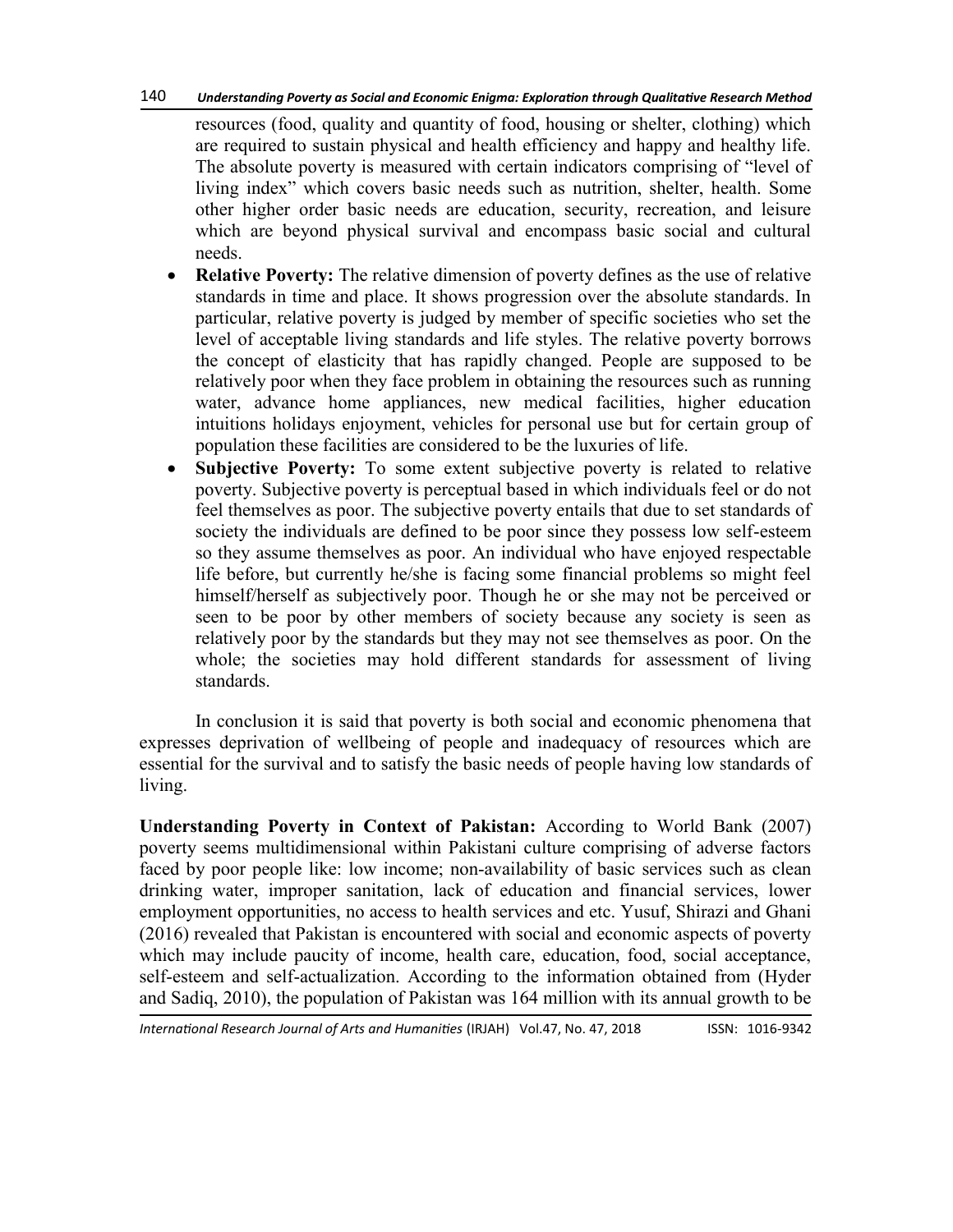19%. About 60% of population belongs to rural areas. Furthermore, 65% of the people of Pakistan are directly or indirectly involved in agricultural sector which produce 45% of their earnings (Government of Pakistan, 2007). Yusuf, Shirazi and Ghani (2016) mentioned that the ratio of poor people in Pakistan has reduced and factually witnessed that poverty has declined by the 29.2% at the country level owing to the strategic poverty alleviation programs initiated by government of Pakistan. The professionals indicated that in 1980's the position of poverty was changed and the researchers suggested that the dynamics of poverty varies from person to person, society to society, country to country, even situation to situation and time to time. Several studies such as Yusuf, Shirazi and Ghani (2016) examined the factors that determine poverty among beneficiaries of Pakistan, poverty alleviation funds. Impact of education on poverty reduction. Role of SME on poverty in Pakistan by (Ali, Rashid & Kahn, 2014; Ali, 2013), Awan et al. (2011) examined the impact of education on poverty reduction. Ghalib, Malki and Imai (2011) investigated the effect of microfinance and its role on poverty of rural households. The impact of PPAF micro credit on poverty alleviation (Shirazi and Khan, 2009), impact of gender equality in education on rural poverty in Pakistan by (Chaudhray and Rahman, 2009). Another study conducted by Asghar, Hussain and Rehman (2012) collected the evidences on impact of government spending on poverty reduction. Cheema and Sial (2012) examined the relationship of income, inequality and growth in Pakistan. Noreen et al. (2011) investigated the impact of microfinance on poverty. Chani et al. (2011) investigated the association between poverty, inflation, and economic growth conducted in Pakistan showing that government has taken thoughtful measures in last decades in order to reduce the poverty level. Since 1980's, the combined efforts were made in the shape of establishing Pakistan Poverty Alleviation Fund as well as launching of microfinance and micro credit facilities did ultimately paid off to improve the living standard of people in the country. Also the government sponsored mega projects for better health facilities, education, income support program and economic partnerships have increased the employment opportunities and enhanced the income levels that have been pivotal in reducing poverty. Yusuf, Shirazi and Ghani (2016) highlighted that studies conducted in Pakistan shows that poverty is multifaceted, deep rooted and varies in nature as far as urban and rural areas are concerned. Further, these findings have confirmed that social indicators are very weak in Pakistan despite of the fact that economic indicators are healthy there.

# **Research Methodology**

# *Research Philosophy*

Poverty is a context specific phenomenon and the way people think about poverty varies from context to context hence our ontological stance is rather subjectivist because this allows for deep understanding depending upon the specifications of context. Furthermore, we have used interpretive epistemology in order to understand the meanings that people gave to social phenomenon of poverty (Merriam, 2002).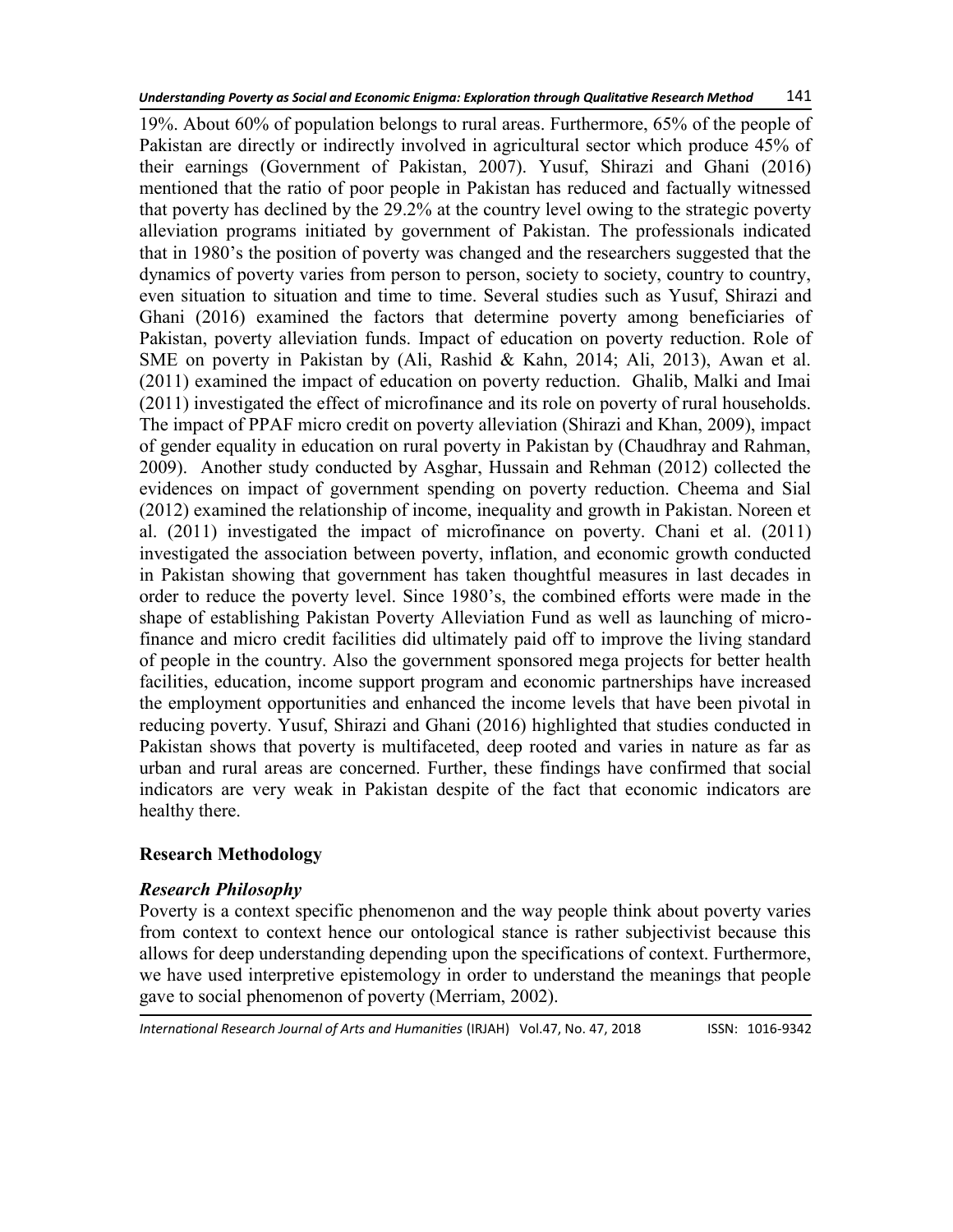## *Research Approach*

An inductive approach has been used because no predefined theory or hypotheses have directed the research process as it was entirely dependent on participant's responses (Goddard and Melville, 2004).

# *Research Design*

Keeping in view the purpose of the study and the research questions a phenomenology has been used as a research strategy to study poverty in Pakistani context. This approach was most suitable in order to answer the research question because the phenomenon under investigation is a social phenomenon and our primary focus was on the lived experiences of people. In this study hermeneutical phenomenology has been used as the focus of study is the real life experiences of poor people. A phenomenological study delineates the lived experiences of people (Creswell, 2007). In literature the hermeneutical phenomenology focuses on the participant's lived experience (Van Manen, 2016).

**Sampling Method:** The choice of sampling technique depends largely on the nature of research question (Creswell, 2008). As our research questions require to investigate the personal experiences of poor so for this purpose we have employed non probability criterion sampling because we need the individuals who are actually experiencing poverty. As stated by Creswell (2007: 128) "It is essential that all participants have real experience of the phenomenon being studied. Criterion sampling works well when all the individuals being studied are representative of people who have experienced the phenomenon".

**Target Population:** In this study, researchers primarily contacted the people with an earning of below fifteen thousand rupees per month and the second category comprised of unemployed persons.

**Time Horizon, Data Collection Method, Sources & Research Setting:** A cross sectional study was conducted with 10 participants for understanding the poverty in Pakistan. Data was collected through six in-depth semi-structured face to face interviews. The duration of each interview was approximately 40 to 50 minutes long. Open ended questions were asked in order to deeply probe into the lives of participants and for this purpose more probing questions were used in addition to the interview schedule. All the interviews were written on the paper with due permission of the participants. Interviews were conducted in Hyderabad which is second largest city of Sindh Province of Pakistan. Observations taken during interview and field notes have also been used in order to get a deep understanding of the socio cultural and emotional context of the participants.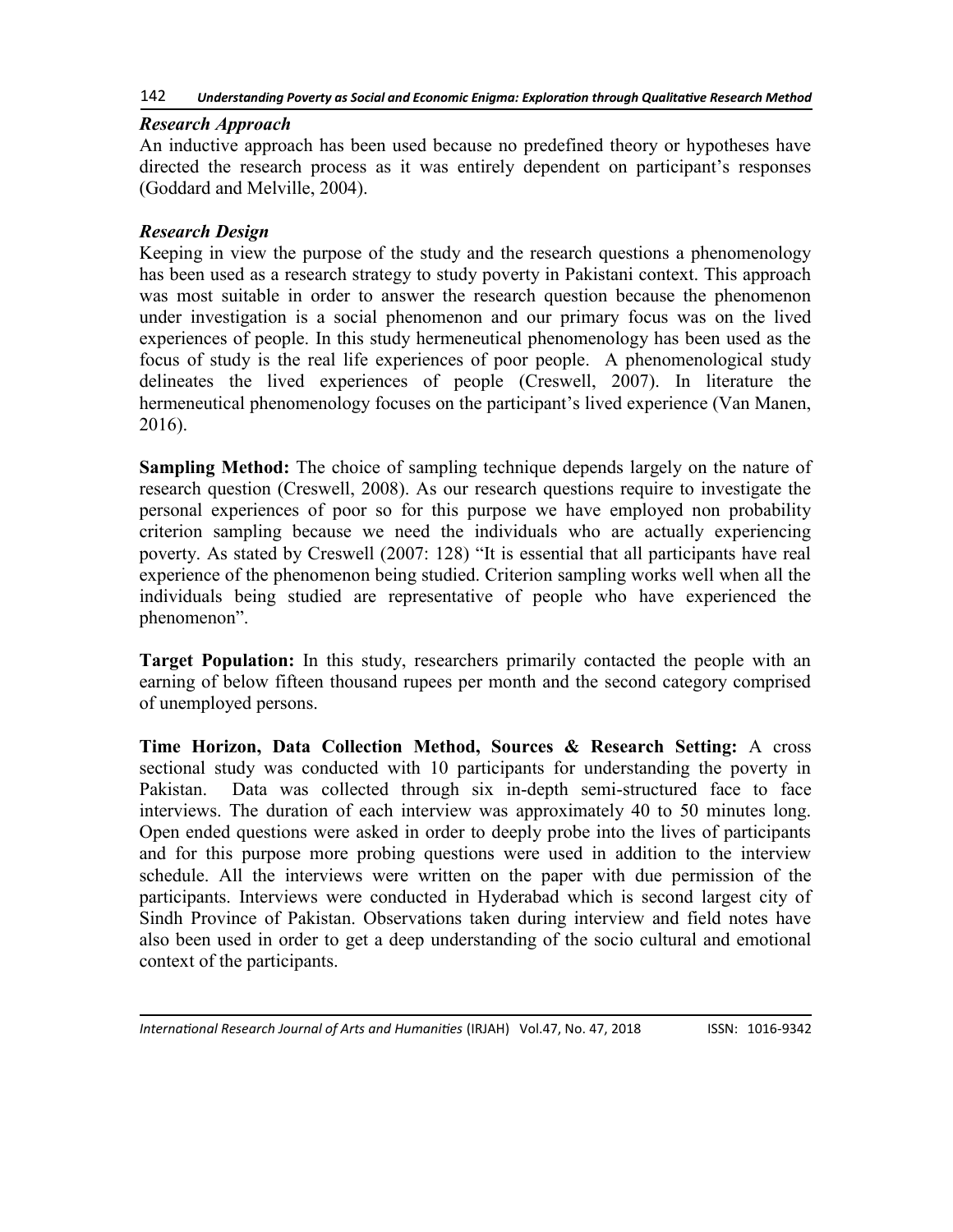**Ethical Considerations:** Throughout research process the ethical considerations were taken into account. All the participants were informed in detail about the objectives of the study and their consent was taken to participate in the study. As all the participants were from the lower class experiencing poverty as they all were unfortunately uneducated so the oral consent was taken from them before proceeding further. The participants were allowed to clarify anything and ask any query during interview and they were also given the liberty to skip any disturbing question as the phenomena explored their bitter life experiences. Anonymity was also ensured and all the participants were given pseudonyms.

**Data Analysis:** For the purpose of analyzing data interpretive phenomenological analysis was done that involves "the detailed examination of the lived experience of individuals" (Lichtman, 2012: 260). After conducting first interview analysis was done concurrently with the collection of data. The concurrent analysis of data helped to make any adjustments for further interviews. All the written interviews were transcribed. Interviews were in Urdu and Sindhi as the participants couldn't understand English. Later all the interviews were translated into English. Transcripts were read and re-read in order to gain better understanding and overall feeling. The researcher immersed herself in to transcription and tried to develop codes and developed themes for designed codes. Themes represented the ideas common to all the participants.

## **Findings**

This phenomenological research was based on the day to day experiences of people living under subsistence level. To address the research questions a meticulous study was conducted. Hence the participant's perspective combined with reflective thoughts of the researcher enabled to make a holistic understanding of the phenomenon of poverty. The following themes have emerged from the interpretive phenomenological analysis.

# **Theme 1:** *Perception of Poverty*

At the onset; the first research question was about the perception of poverty according to the participants' experience. Empirical material have shown that participants feel poverty as deprivation of basic needs like food, shelter, clothing, education, health services and other unfulfilled secondary needs and desires. According to them the poverty is a curse that doesn't let them live a peaceful live. One of the participants portrayed a perfect picture of poverty according to his bitter life experiences as:

―Poverty is like spending a life in dark hole which has no way out towards light. Poverty is when you are unable to meet needs of your life. It's not about having a big house, wearing expensive clothes, buying toys for your kids. Neither it is about inability to spend too much money on events nor is it about eating fish, mutton or chicken. It is about very basic needs about food, home and clothes.  $(P-4)$ <sup>"</sup>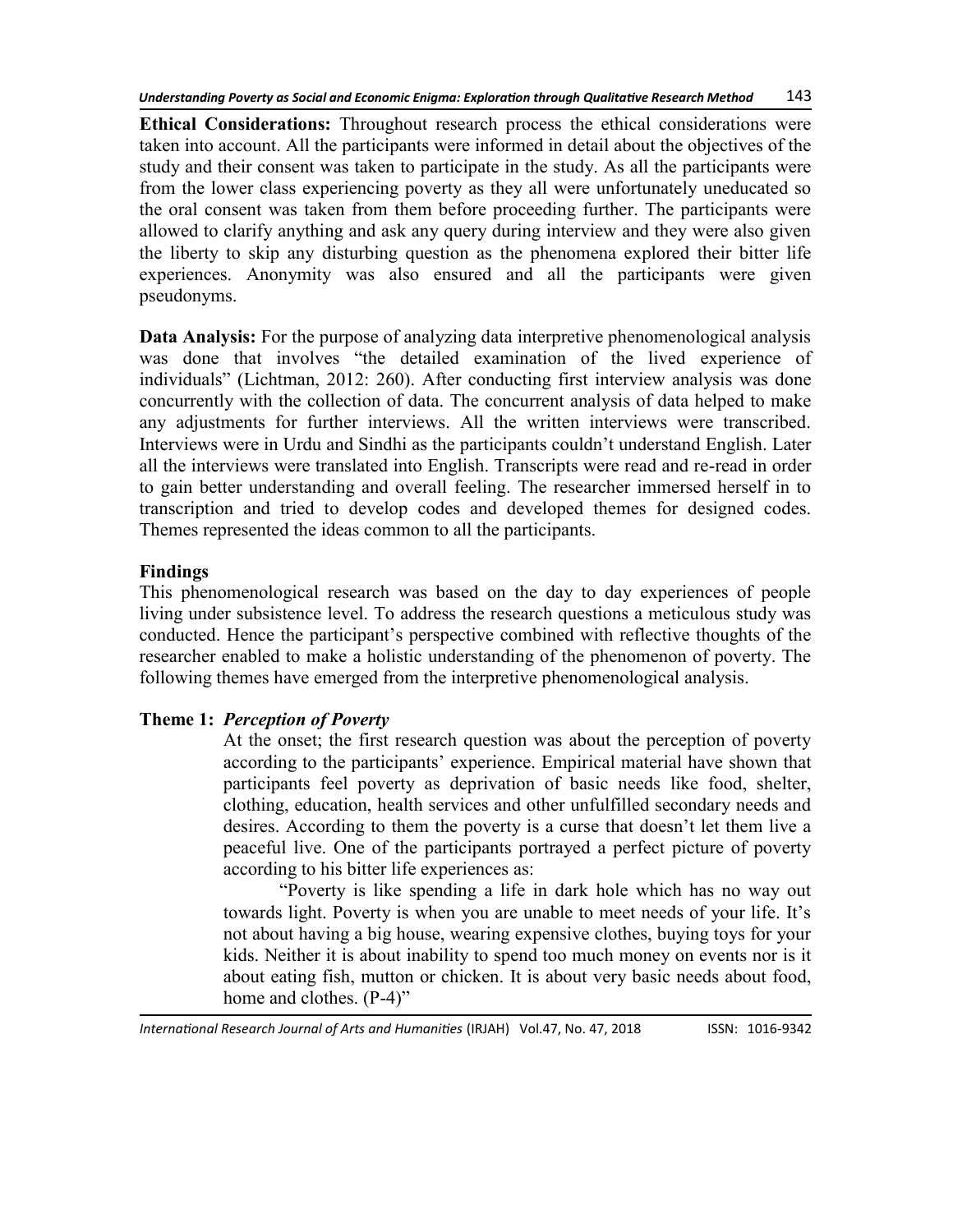According to the participants; they find themselves trapped in a vicious cycle of poverty that does not let them think of anything else. Even they are not certain about getting the requisites of burial. According to P-5.

We are the people who spend all the life worrying about "*marte waqt kafan bhi milega ya nahi?*‖[Translation: Would we get any shroud at the time of death?]. Poverty is when you spend all the life working hard yet can't survive without borrowing or getting alms and one can't look beyond affording the basic necessities of life without any thought of saving money for better future of our Children. (P-10)"

In current scenario; the poor due to their hardships are denied the facilities and seem helpless to secure the better educational and health needs of their children since their dream of improving the standard of living is never fulfilled.

As one of the participants divulged, "Poverty is a curse; we know and understand that we are poor so we don't dare to dream because we know that we are short of resources to make our dreams come true.  $(P-2)$ <sup>"</sup>

From the above narrative it can easily be inferred that in Pakistani context; poverty means being a destitute with living a miserable life with no access to the basic needs of food, shelter and clothing. For poor class all the rest of wishes come under the category luxuries which are unaffordable.

#### **Theme2:** *Unsatisfied Physiological Needs*

From the analysis of narratives given by the participants; it has been observed that poverty keeps physiological needs unfulfilled. The extent of these unfulfilled needs may be different for some people and could vary from person to person. Some people get enough food but have no place to live and no clothes to wear since one participant shared her bitter experience as follows:

"I have starved even four days without food in the house. My husband used to offer me just water to drink for 2 or 3 days. I even begged for a piece of bread from the neighbors. In this hardship my parents came to our rescue and gave us some flour to make our own dough bread otherwise we had nothing to eat for longer time period.  $(P-1)$ "

Hospitalization and medicines are way too expensive for a poor person who cannot afford basic health facilities as they just leave their health at stake. Whenever some poor gets ill so it becomes extremely difficult to manage and there is always a tradeoff between food and medicine.

According to  $(P-3)$  "my children are ill and I don't have money for their medicine. What should I do; either I can feed them or buy medicine as I can't do the both. I am sad and used to weep at night while gazing at my suffering children but I'm helpless as she kept on saying ‗*roti khilaon ya dawai*?' [Translation: Should I feed my kids with bread or offer them medicine?].  $(P-8)$ "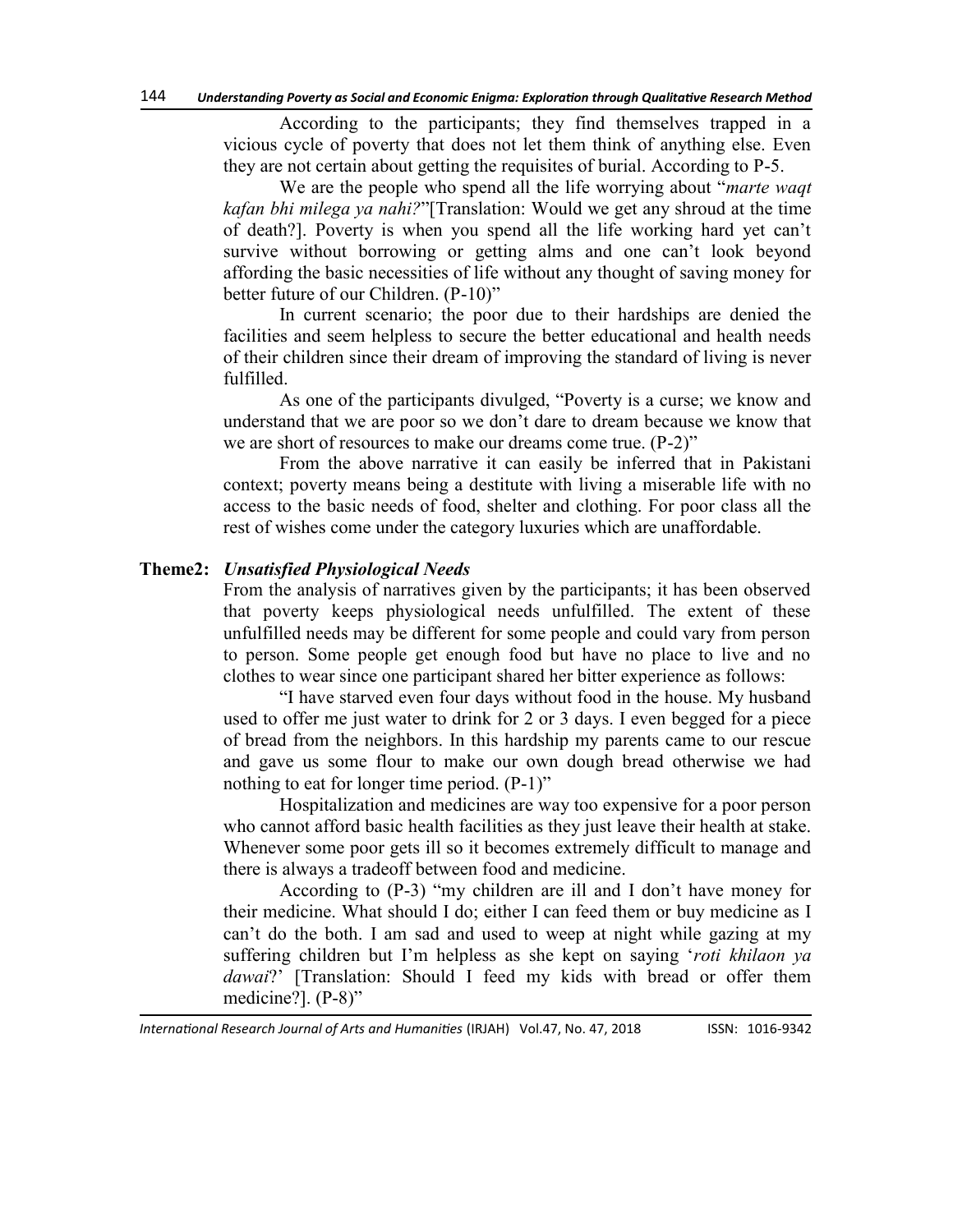The above narrative of participant clearly speaks volume about the fact that poverty is social menace and especially when the resources are scarce; it is almost impossible to make both the ends meet and poor undergo extreme agony when they see their children suffer. To add insult to injury; the lower wages and large family size aggravate this dilemma in the face of rising inflation with limited purchasing power.

―After paying off the bills and money to the creditors; I am just left with two thousand rupees to survive the whole month and with this petty sum I can buy some cooking oil, handful of vegetables and some flour that is insufficient for the whole month for all of us hence our second half of month is again spent in borrowing to purchase the necessary groceries. And mostly we live and survive on the leftover food offered by my owner that I used to bring to my house to share and eat with my family. I don't have enough "*charpayi (bed)*" to sleep at night except the two old beds that were given by my mistresses. Our children sleep without blankets and mattresses. Also in the summers; it becomes unbearable for my children to drink normal water in scorching heat but there is no other option as I do not have any extra penny to buy the ice block from market to make a drinking water bit chiller and easy to drink.  $(P-4)$ "

Another participant expressed her difficulty in buying clothes; ―Everything is so expensive for us *―Khud ko bhooka rakh rakh ke bachon ko kapre le k deti hoon*" [Translation: I have to starve in order to buy clothes for my children].  $(P-6)$ "

### **Theme 3:** *Societal Injustice and Brutality*

Life of a poor becomes even more adverse when they face hostile attitudes from the society leading them to be full of frustration and inferiority complexes and this kind of differential treatment with the deprived class spurs hatred in society in general. As a matter of fact; these inequality patterns are disastrous and lead to societal frustration and spark the crime rate to go high. As one of the participants while giving vent to his dejected feelings said,

"Sometimes we receive hurtful remarks from others such as "we being poor should sit on the floor while eating and maintain certain distance from others. Also using the common stuff such as sitting on sofa irk others and get reprimanded as if we are untouchable class of the society who are not worthy of anything good. Every time we are disgraced and asked by all not to cross our limits as these real happenings are so hurtful indeed. Yet we are content and take our state of deprivation as will of God who has created all the mankind equal and without any discretion.  $(P-1)$ <sup>"</sup>

In fact the suffering of poor multiplies due to indifferent attitude of society. Hence the poor class does experience lack of care and this feeling is so excruciating that in some extreme cases one is ready to commit suicide and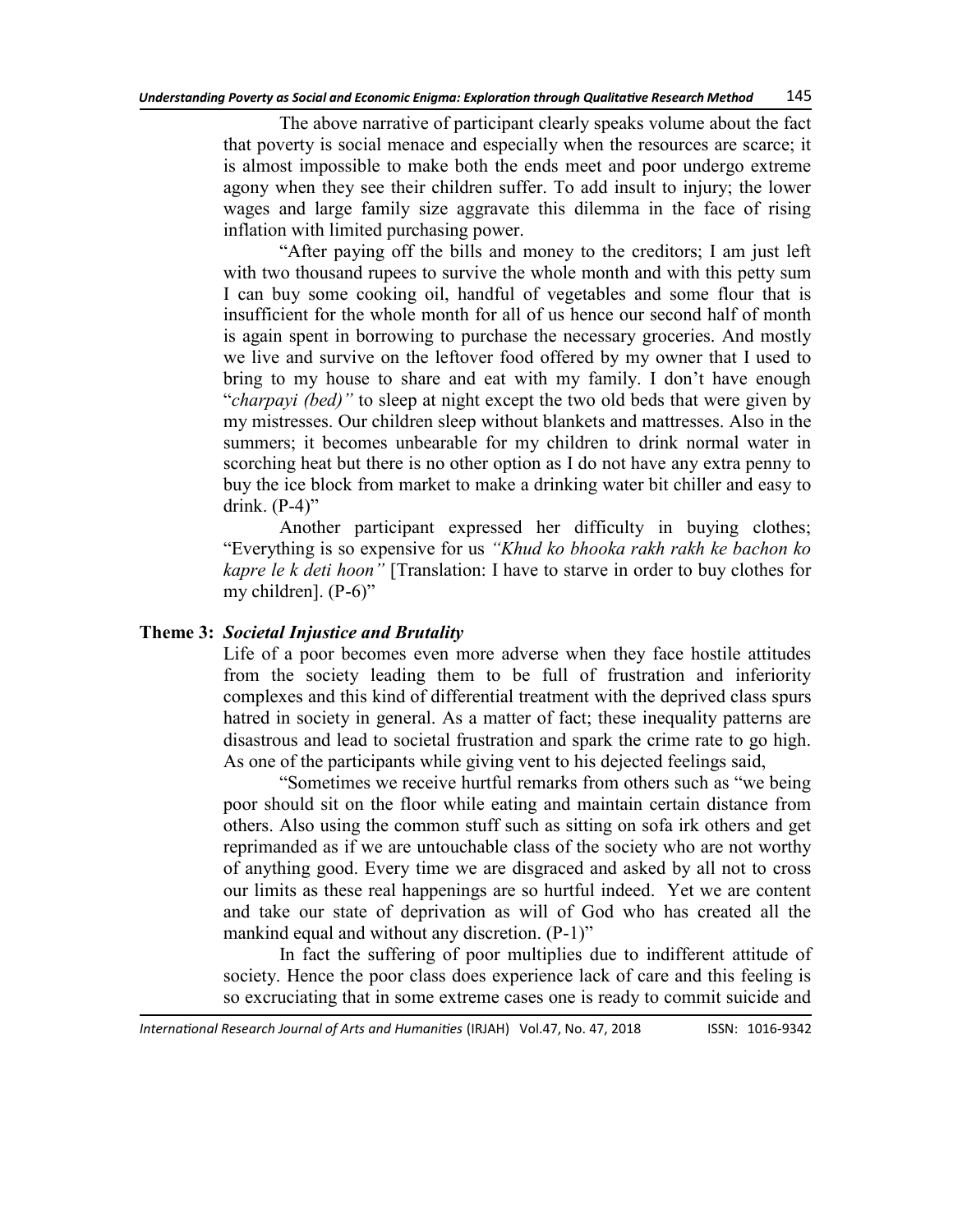such grave cases have been reported in real life. One participant shared an event, "On our religious Eve Day of Eid ul Adha when everybody else enjoys eating the meat we cook potatoes and eat with family since nobody is ready to share the meat even on that day  $(P-7)$ .

Sometimes the societal pressures pose undue burden on the deprived class and in order to keep up with these so called societal norms they borrow money and make their situation even worse.

Another participant shared her views in this melancholic way, "Six years ago I somehow managed to get my daughter married [nikah ceremony was held] but we are still unable to do "ruksakti" i.e. [Send her off to husband's house] due to no savings and shortage of money. Also owing to strong and deep rooted tradition of dowry in our culture we are under immense pressure to arrange the dowry for our daughter before she is taken by her husband to his home as the participant kept saying, "braderay kya kahe *gi*‖ [Translation: How our family and acquaintances will react to our inability of offer dowry?]. As I don't want my daughter to hear taunts like "*make ghar se khali hath aae he‖* [Translation: She has come empty handed (without dowry) from her mother's house]. (P-4)"

The society has always been intolerant towards the poor and dealt it with disdain without showing any respect to them. They are not provided enough space to be part of very fabric of society and face problem in claiming their due rights. There are real life examples when the poor are made to feel as untouchables who only deserve rejection and being helpless everywhere and by everyone.

### **Theme 4:** *Poor Governance*

Government with all its authority and power can play a vital role in eliminating poverty and addressing other issues emanating from the poverty. However in the face of under-developed system and infrastructure it becomes an uphill task and poverty takes shape of plague that aggravates by no bounds. Similarly according to participants; the government has failed to provide any relief to the poor and the gap between poor and rich is getting wider without any ray of hope for this dejected class of the society. In this regard; certain conscious efforts are made to provide some solace in shape of government's income support program offering monthly stipend to poor households. Yet as stated by the participants; such concrete initiatives lack transparency and driven by nepotism with lots of loopholes in its mechanism.

As one of the participants told, "Government is giving away fix amount of money under the income support program but I am mostly denied this facility and come back after listening to excuses of concerned staff who keep on deferring my payment. I don't understand their procedures and nobody is ready to help me out. As a matter of fact; we are not able to get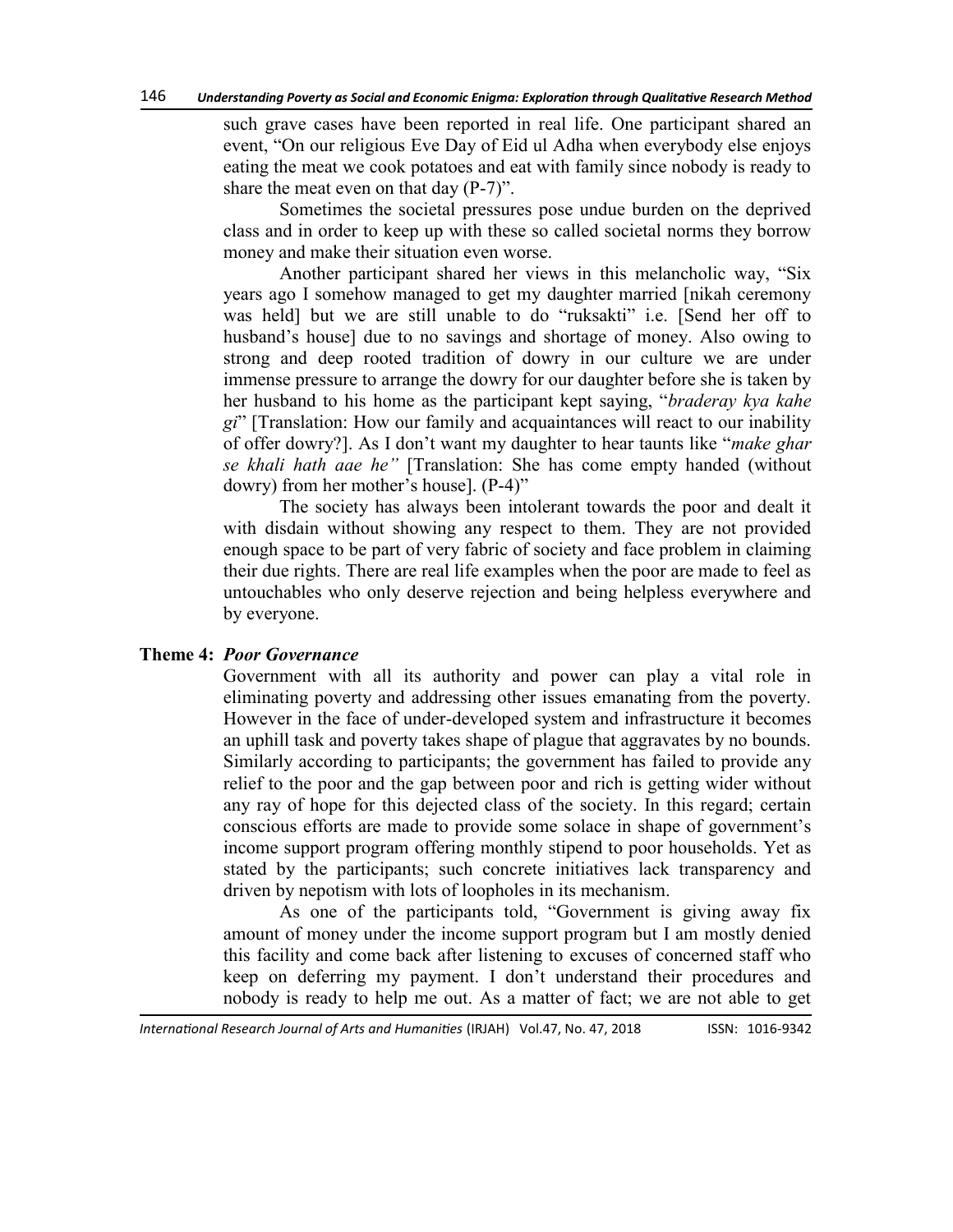benefit of this support program as the government is least concerned about our woes and as always we are on our own to face the money crunch. (P-2)"

There is also another key issue of getting proper medical care since poor are much affected and they don't get proper health facilities in the government hospitals as claimed by top officials. Further the health facilities provided by private hospitals are simply out of their range. As one participant stated his concern as below:

―When we go to the government hospital thinking that we would receive free treatment but it doesn't happen like that and doctors make us feel inferior and just give us the prescription as we have to buy the medicines from our own pocket. If we had to purchase expensive medicines from outside then what is the benefit of these hospitals and where we should go for our relief? Also mostly government run dispensary remains out of medicine stock and their staff resort to insulting remarks that are quite unbearable for us.  $(P-3)$ "

The poor people has high hope in their children as they consider their kids to be only asset who can be a great source of happiness for them once they get good education and grow to become some professional and earn a better living for them. However imparting better education to ones' children in this country is not that easy and for a poor the government schools remains the only option which offers orthodox and low standard of education to its students. "My two children are school going and it's very difficult for me to manage because one thousand rupees is the fee of one child and I have recently got them admitted in school so I had to give three thousands in total as the admission fee and bought books, bags and school shoes for them. All these things are quite too expensive for me to afford but I don't send them to government school because of low standard of education being imparted there.  $(P-5)$ "

It has been noted from the interview transcripts that all the participants are fully aware of the power of knowledge and want to send their children to schools in order to get them educated and break the vicious circle of poverty no matter how difficult it is. From the above mentioned narratives; it is concluded that the role of good governance, better education for all with tolerant behaviors and well developed infrastructure are pivotal in reducing poverty from any society.

# **Theme 5:** *Emotional Pressures*

Emotional tensions and pressures are the key effects of poverty. The people who fall prey to poverty are bound to experience extreme frustration as they feel emotionally broken and very much stressed due to inability to fulfill their needs. And such dismal scenario is prone to escalate the social problems like marital tensions, domestic violence and drug addiction.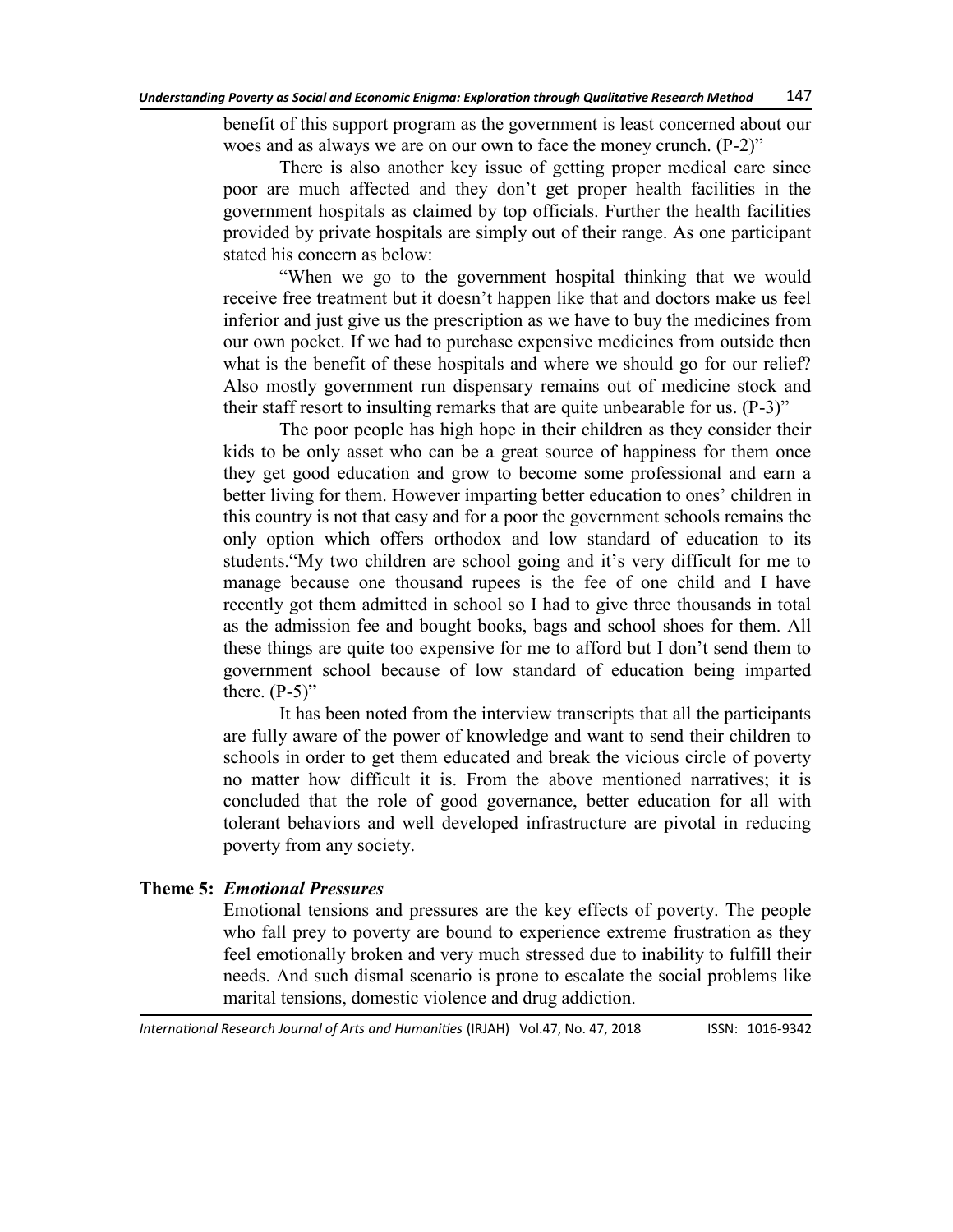―We are so poor since my husband did not work and fell victim to the drug addiction. During his intolerable state of this addiction he would go berserk and beat me up to snatch my wallet and took the money to buy drugs. One day he broke my arm and bruised my face during a scuffle. This dilemma brought me to a verge of committing suicide as I earnestly solicited to opt for dying along with my daughter so this unbearable suffering could end.  $(P-6)$ "

All the participants expressed their consent on one point that fulfilling the wishes of their children is their prime objective of life and their frustration is at its peak once they realize that what they want is out of their reach to provide.

―Sometimes my children feel envy of the children of other families and keep asking for stuff like eating fast food, shoes, toys etc. but I fail to fulfill their innocent wishes and give them hope to buy everything for them soon and that soon never comes,  $(P-7)$ "

#### **Discussions**

This study portrayed the actual picture of poverty through real life experiences of lowest income people by using phenomenological methodology. Based on the narrations recorded by the poverty victims through face to face discussion; this study revealed that poor people in Pakistan perceive poverty as deprivation of necessities of life such as shelter, clothing, education, health service, and other physiological needs. The elaboration of poverty given by poor people during the talk sessions is very much congruent with previous concepts and available definitions on poverty as provided by the different researchers (Teerakul et al., 2012; World Bank, 2007; KIPPRA, 2005; OECD, 2001; Booth, 1989). Awan, Malik, Sarwar and Waqas (2011) claimed that education and human capital are necessary for economic development as well as to eradicate the poverty. Furthermore, the education has indirect yet most emphatic impact on poverty since higher education helps in getting better jobs that lead to increases in income and better standard of life becomes easy to be accomplished (Awan et al., 2011; Jeffery and Basu, 1996). In this study the participants also shared their views and gave vent to their inner feelings as they categorically mentioned the inequality and discrimination faced by them. They expressed bitter experiences of being humiliated and considered to be a curse having no respect in the society and they perceived that affluent class always receives more attention and importance. Another finding of this study revealed that poor people have high hopes in government of the day and urged the high-ups to play their due role in poverty reduction. Unfortunately Pakistan has a feeble administrative system with underdeveloped infrastructure where impoverished class has always struggled to claim their legitimate rights specially in having access to social services and facilities. Having said that; the state government has done its utmost to provides micro credit facilities to all and sundry (Yusuf, Shirazi and Ghani, 2016), however the size of population and increasing number of poor class has been detrimental to achieving the required results thus access to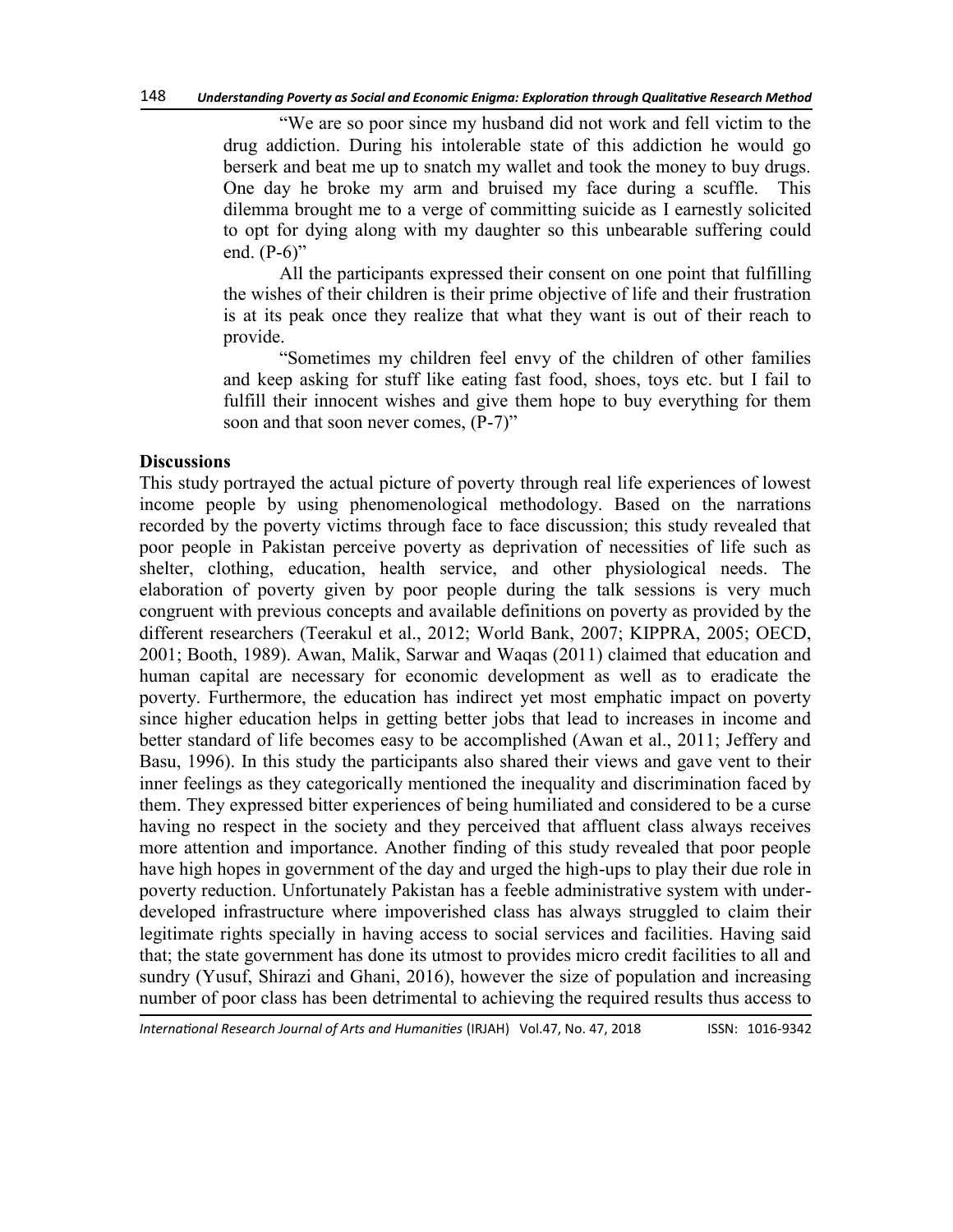these financial services becomes difficult (Ghalib, Malkiand Imai, 2011). The poor people spoke of their bad dejections and feeling emotionally broken owing to which many individuals commit suicide or become drug addicted. Generally poor people are exploited by the state and society, the poor people has low participation in decision making and also lack in political influence and power, due to this their lives are affected (Chani et al., 2011). Rodrik (2005) and Lopez and Humberto (2004) suggested that different kinds of strategies should be developed to cope up with problem of poverty. It is therefore speculated that poverty covers social and economic indicators such income, education, health facilities, access to food, social status, self-respect and selfactualization.

# **Conclusion**

Primary focus of the study was to develop a holistic understanding about the lived experiences of people living in poverty. As it's a social phenomenon so interpretivisim paradigm was employed to have an in-depth understanding that people spoke about the phenomenon of poverty. Because of this subjective assessment poverty descriptions and experiences do vary depending upon the context. Based on the phenomenological analysis it can be inferred that people experiencing poverty in Pakistan describe it in terms of extreme deprivation of basic needs like food, shelter and clothing. A poor person cannot think beyond the basic necessities of life. Even health and education becomes necessary for them. Societal brutality and inequality makes the situation of the poor even more adverse. A sense of social exclusion and inferiority complexes results in emotional distress for the poor class. Whenever scare resources become a hindrance in fulfilling children's basic needs; it gives way to increase in marital tensions and drug addiction cases as poor people seek to take refuge in some sort of mischievous activity in order to release frustration. Moreover the participants did blame the poor governmental reforms and lack of infrastructure that falls short of addressing the issue of poverty. Poverty is deemed to be both a social problem and an economic problem. Poverty may be essentially translated into structural violence and restraints human potential through social dynamics and structure of society (Fiske, 1999). There is no relief for the poor neither from the government nor from the society.

The future researchers may use this study in understanding the psychological and physiological hardships faced by the poor. It enhances the literature by improving understanding of poverty in a developing country's context where people are living under extreme poverty. This study also enriches the literature with qualitative empirical evidences. This research results may help policy makers to make reforms and necessary improvements in the infrastructure so that efforts for eradication of poverty and relief to the poor become fruitful. Likewise, Strategies are formulated to help people how to come out poverty and how to avoid poverty. For formulating such strategies policy makers may need valuable information on poor, such as causes of poverty, feeling, pain and intensity of deprivation, frustration, sentiments and viciousness. So this study may help the policy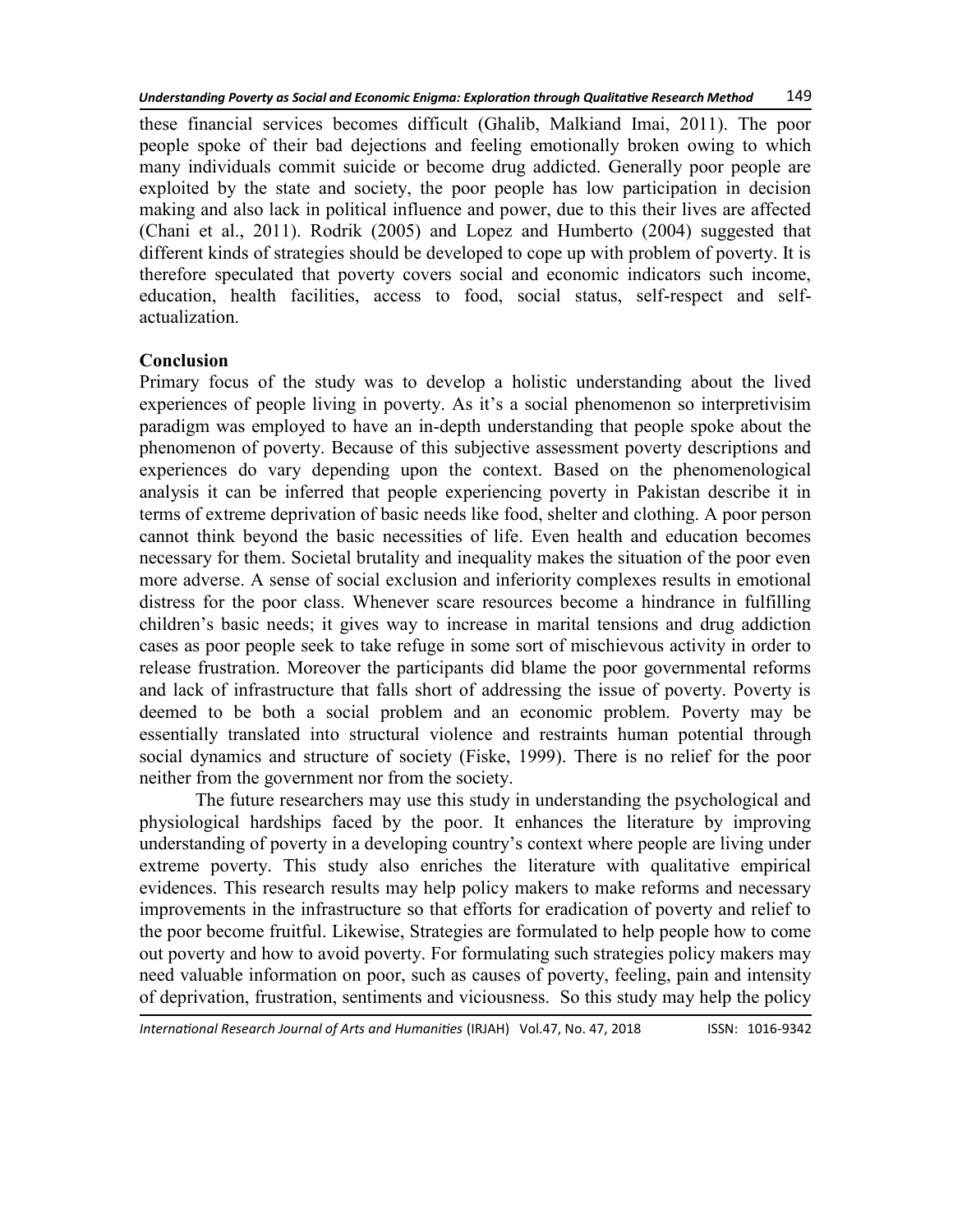makers in obtaining crucial dimensions of poverty which cannot be obtained or readily measureable through quantitative research method.

In future due consideration should be given to the strategies and policies designed to achieve better economic growth and better financial support programs should be proposed for breaking the vicious circle of poverty. Further; the future researchers should conduct real surveys to get factual statistics regarding the deprived class and its rising numbers in the society since this data would be pivotal to develop far reaching policies to help address this menace of poverty in real terms. The practitioners and researchers are directed to exercise caution in determining the current or changing poverty status.

# **References**

- **Ali, S. (2013).** The Small and Medium Enterprises and Poverty in Pakistan: An Empirical Analysis. *European journal of Business and Economics, 8*(2).
- **Ali, S., Rashid, H., Khan, M. A. (2014).** The role of small and medium enterprises and poverty in Pakistan: An empirical analysis. *Theoretical and Applied Economics, 4*(593), pp. 67-80.
- **Asghar, N., Hussain, Z., & Rehman, H. U. (2012).** The impact of government spending on poverty reduction: Evidence from Pakistan 1972 to 2008. *African Journal of Business Management,. 6*(3), pp. 845-853, 25.
- **Awan et al. (2011).***Impact of education on poverty reduction.* Department of Economics. University of Sargodha., Quiad-e-AzamUniversity Islamabad, Pakistan.
- **Bashir, F., Iqbal, M.M., & Nasim, I. (2015).** Exports-Led Growth Hypothesis: The Econometric Evidence from Pakistan. *Canadian Social Science, 11*(7), 86-95.
- **Booth, C. (1989).***Labour and Life of the People of London*. McMillan, London.
- **Braheem, F.O. (2004).** *''Impact of access to microcredit program on poverty in Ijebu* Ode LocalGovernment area of Ogun State, Nigeria<sup>"</sup>, An Unpublished Master Dissertation, Department of Agricultural Economics.
- **Chani et al. (2011).** *Poverty inflation and economic growth.*National College of Business Administration and Economics. Lahore, Pakistan.

*International Research Journal of Arts and Humanities* (IRJAH) Vol.47, No. 47, 2018 **ISSN: 1016-9342**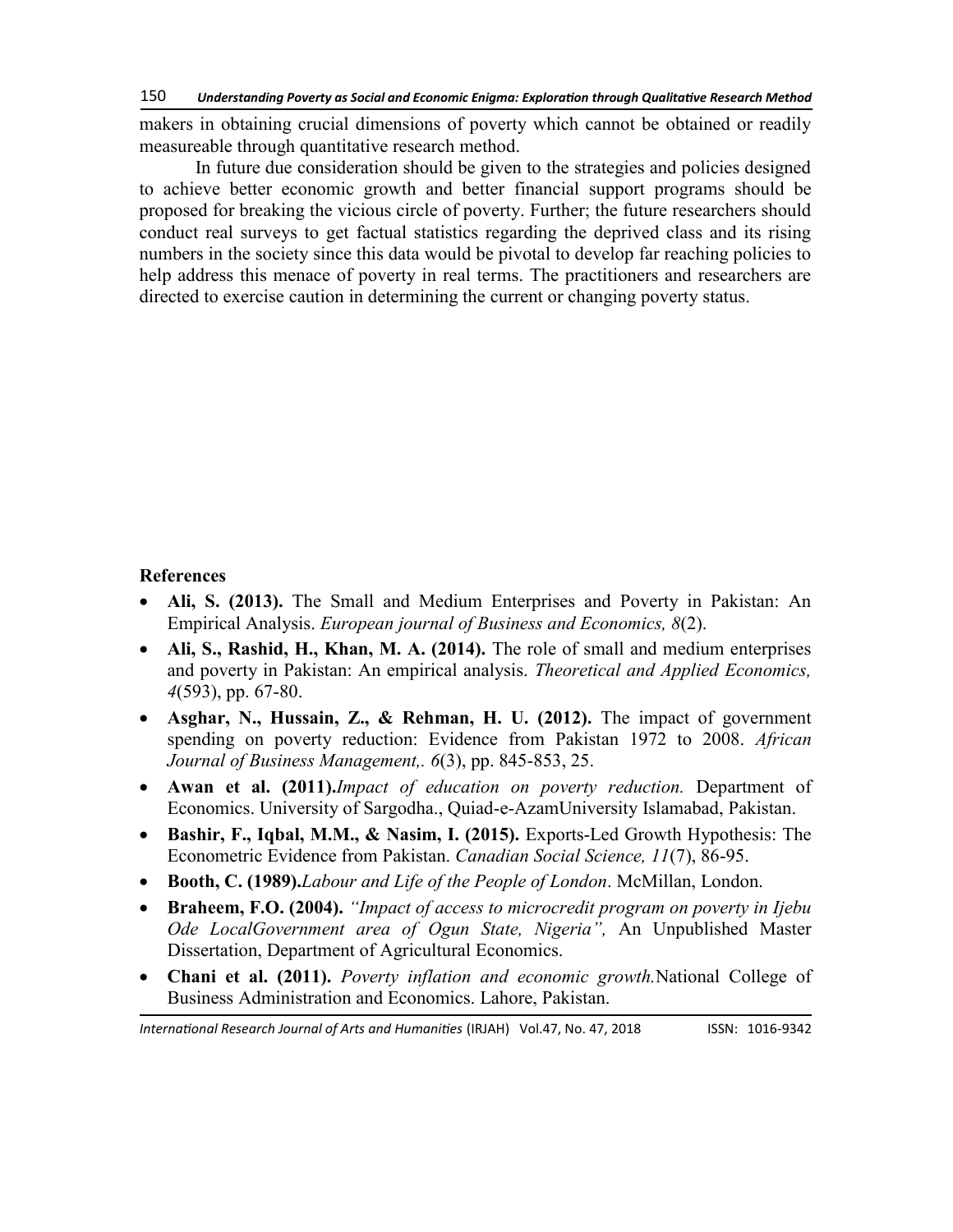- **Chaudhry, I. S., & Rahman, S. U. (2009).** The Impact of Gender Inequality in Education on Rural Poverty in Pakistan: An Empirical Analysis. *European Journal of Economics, Finance and Administrative Sciences, 5*(15).
- **Cheema, A. R., &Sial, M. H. (2012).** Poverty, Income Inequality, and Growth in Pakistan: A Pooled Regression Analysis. *The Lahore Journal of Economics 17*(2), 137–157.
- Creswell, J. W. (2007). *Qualitative inquiry & research design: Choosing among five approaches*. Thousand Oaks: CA, Sage Publications.
- **Creswell, J. W. (2008).** *Educational research: Planning, conducting, and evaluating quantitative and qualitative research*. New Jersey: Pearson Education Inc.
- **FEMNET (2003).** African Women's Development and Communications network.
- Fiske, D. W. (1 986). "Specificity of Method and Knowledge in Social Sciences" in Galtung, J. (1999) "Cultural Violence". *Journal of Peace Research, 27, 291-305.*
- **Ghalib, A. K., Malki, I., Imai, K. S. (2011).** *The impact of microfinance and its role in easing poverty of rural households: Estimations from Pakistan.* Research Institute for Economic and Business Administration, Kobe University, Japan.
- **Goddard, W., & Melville, S. (2004).** *Research methodology: An introduction.* Juta and Company Ltd.
- **Government of Pakistan (2007).** Economic Survey 2006-2007, Finance Division, Islamabad.
- **Haq, R. (2004).** Transition of poverty in Pakistan: Evidence from longitudinal data. *The Pakistan Development Review, 43*(4), 895–909.
- Hyder, A. and Sadiq, M. (2010), "Determinants of poverty in Pakistan". *Hamburg Review of Social Sciences, 4,* 193-213.
- **Jeffery, R. and Basu, M.A. (1996).** *Girls' Schooling, women's autonomy and fertilitychange in South Asia.* New Delhi: Sage Publications.
- **Kenya Institute for Public Policy Research and Analysis (KIPPRA).2005.** *Quantitative and qualitative method for poverty analysis*. Kenya Institute for Public Policy Research and Analysis Bishops Garden Towers, Bishops Road.
- **Lichtman, M. (2012).** *Qualitative research in education: A User's Guide: A User's Guide*. Sage.
- **Lopez, J., &Humberto. (2004).** *Pro-growth, pro-poor: is there a tradeoff?* Policy Research Working Paper Series 3378: The World Bank.
- **Merriam, S. B. (2002).** Introduction to qualitative research. Qualitative research in practice: *Examples for discussion and analysis, 1,* 1-17.
- **Noreen, U., Imran, R., Zaheer, A., &Saif, I. (2011).** Impact of microfinance on poverty: A Case of Pakistan. *World Applied Sciences Journal 12* (6): 877-883, 2011.

*International Research Journal of Arts and Humanities* (IRJAH) Vol.47, No. 47, 2018 **ISSN: 1016-9342**